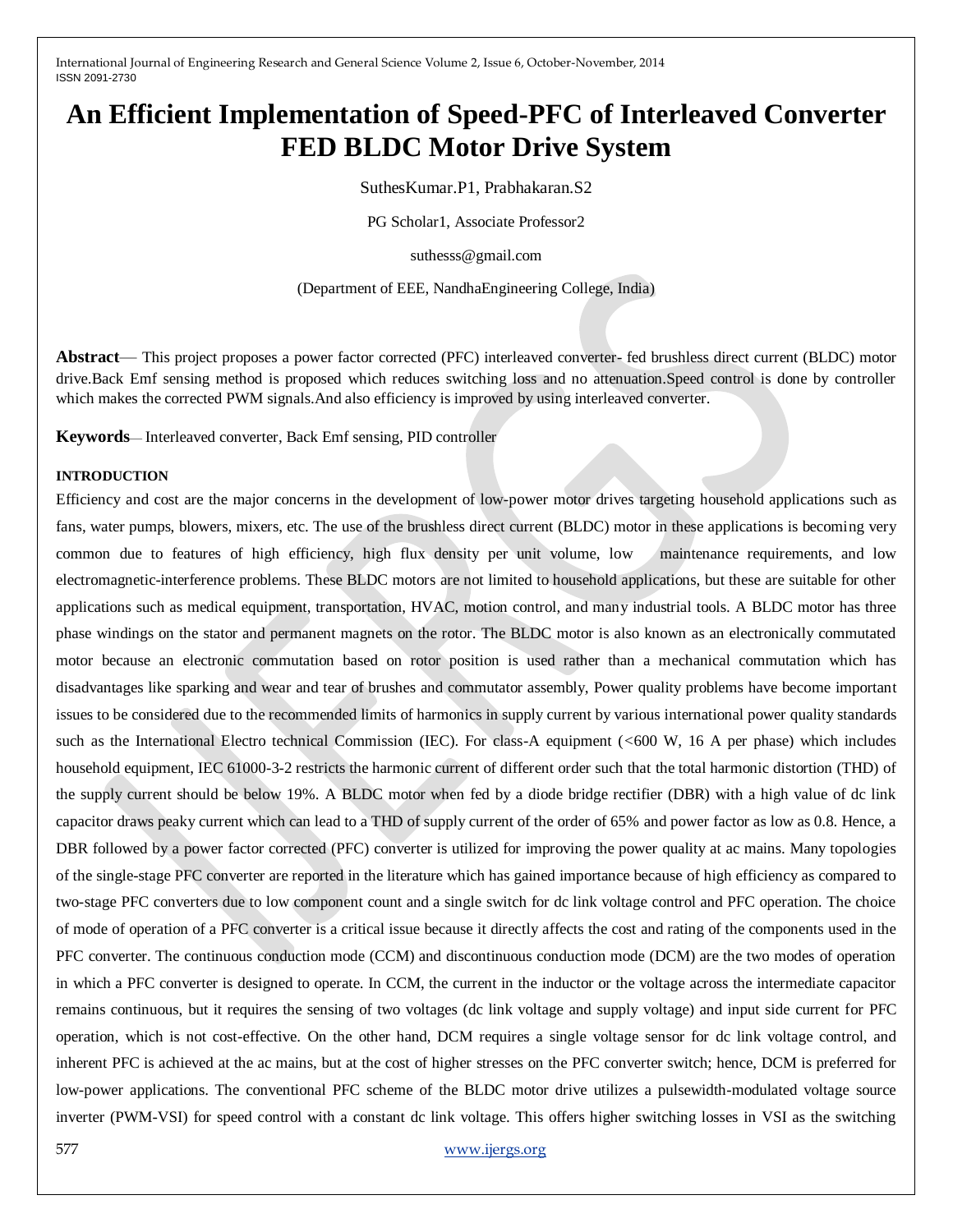losses increase as a square function of switching frequency. As the speed of the BLDC motor is directly proportional to the applied dc link voltage, hence, the speed control is achieved by the variable dc link voltage of VSI. This allows the fundamental frequency switching of VSI (i.e., electronic commutation) and offers reduced switching losses. Singh and Singh [11] have proposed a interleavedconverter feeding a BLDC motor based on the concept of constantdc link voltage and PWM-VSI for speed control which has high switching losses.



FIG. 1. PROPOSED BLDC MOTOR DRIVE WITH FRONT-END INTER LEAVED CONVERTER.

The circuit diagram for An Efficient Implementation Of Speed -PFC Of Interleaved Converter Fed BLDC Motor Drive System is shown in fig 1.In this diagram consists of Ac source, interleaved converter, PWM generator, back EMF sensing, Error amplifier, PID controller, and BLDC motor drives. By applying AC source voltage to the interleaved converter.it converts Ac into DC supply by using both interleaved converterthe output of the Dc supply is converted into the three phase Ac supply by using three phase inverter and given to the BLDC motor drive.

This paper presents a interleaved converter-fed BLDC motor drive with variable dc link voltage of VSI for improved power quality at ac mains with reduced components.

#### **INTERLEAVED CONVERTER:**

- It is a method of paralleling converters.
- It has additional benefits when comparing the general approaches of paralleling converters.
- Widely used in personal computer industry to power central processing units.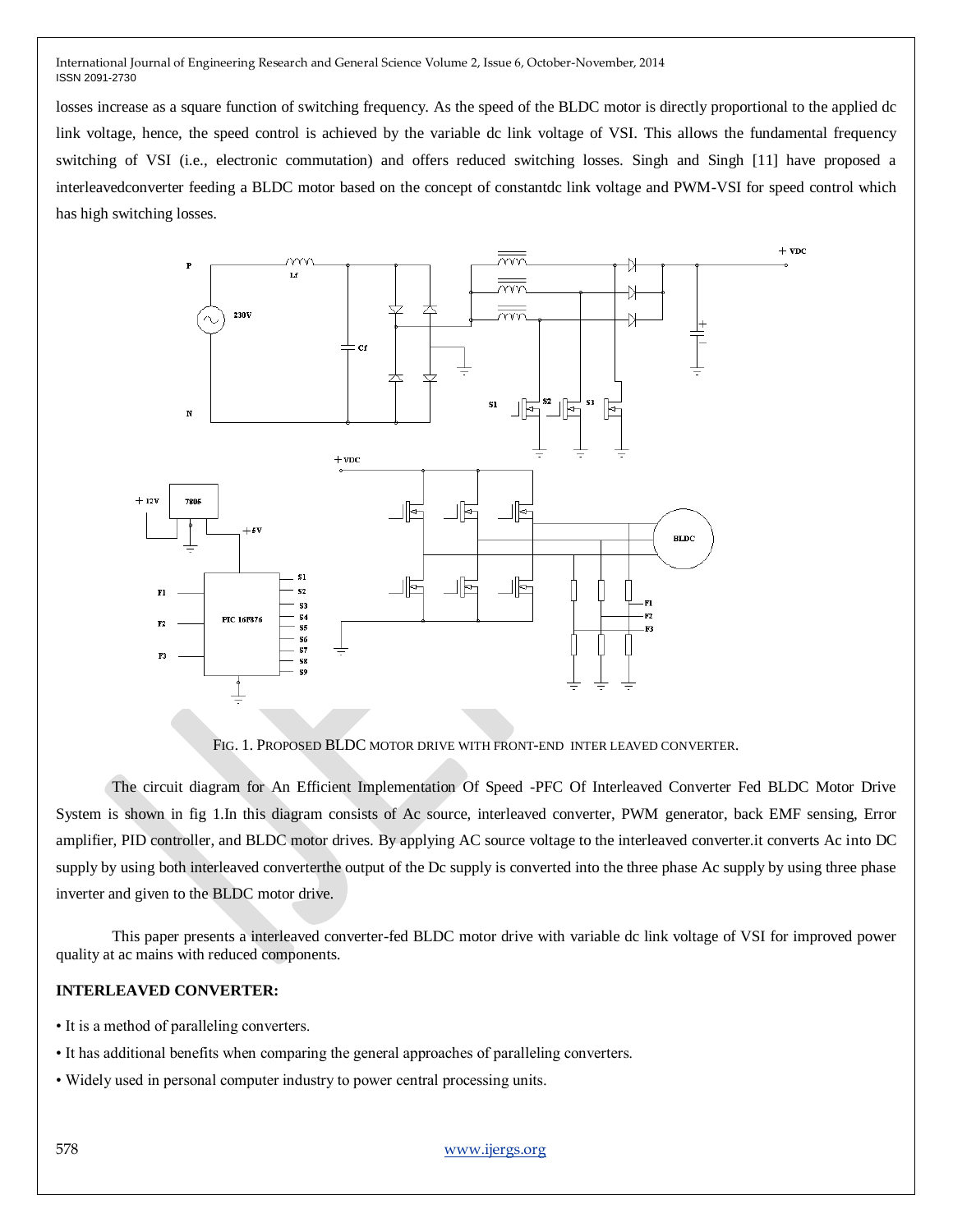## **TIME INTERLEAVING:**

For very-high-speed applications, time interleaving increases the overall sampling speed of a system by operating two or more data converters in parallel. This sounds reasonable and straightforward but actually requires much more effort than just paralleling two ADCs. Before discussing this arrangement in detail, compare the sampling rate of a time-interleaved system with that of a single converter. As a rule of thumb, operating N number of ADCs in parallel increases the system's sampling rate by approximately a factor of N. Thus, the sampling (clock) frequency for an interleaved system that hosts N ADCs<sup>1</sup> can be described as follows:



The simplified block diagram in Figure 1 illustrates a single-channel, time-interleaved DAQ system in which two ADCs double the system's sampling rate. This rate ( $f_{SYSTEM\_CLK}$ ) is a clock signal at twice the rate of  $f_{CLK1} = f_{CLK2}$ . Because  $f_{CLK1}$  is delayed with respect to  $f_{CLK2}$  by the period of  $f_{SYSTEM\ CLK}$ , the two ADCs sample the analog input signals alternately, producing an overall sample rate equal to  $f_{\text{SYSTEM CLK}}$ . Each converter operates at half the sampling frequency. This simplified block diagram depicts a two-step, timeinterleaved ADC system for high-speed data acquisition.

# **BRUSHLESS DC ELECTRIC MOTOR**:

(**BLDC motors**, **BL motors**) also known as **electronically commutated motors** (ECMs, EC motors) are [synchronous motors](http://en.wikipedia.org/wiki/Synchronous_motor) that are powered by a DC electric source via an integrated [inverter/](http://en.wikipedia.org/wiki/Inverter_(electrical))switching power supply, which produces an AC electric signal to drive the motor. In this context, AC, alternating current, does not imply a sinusoidal waveform, but rather a bi-directional current with no restriction on waveform. Additional sensors and electronics control the inverter output amplitude and waveform (and therefore percent of DC bus usage/efficiency) and frequency (i.e. rotor speed).

## **PWM GENERATION:**

Pulse-width modulation (PWM), or pulse-duration modulation (PDM), is a modulation technique that controls the width of the pulse, formally the pulse duration, based on modulator signal information. Although this modulation technique can be used to encode information for transmission, its main use is to allow the control of the power supplied to electrical devices, especially to inertial loads such as motors. In addition, PWM is one of the two principal algorithms used in photovoltaic solar battery chargers, the other being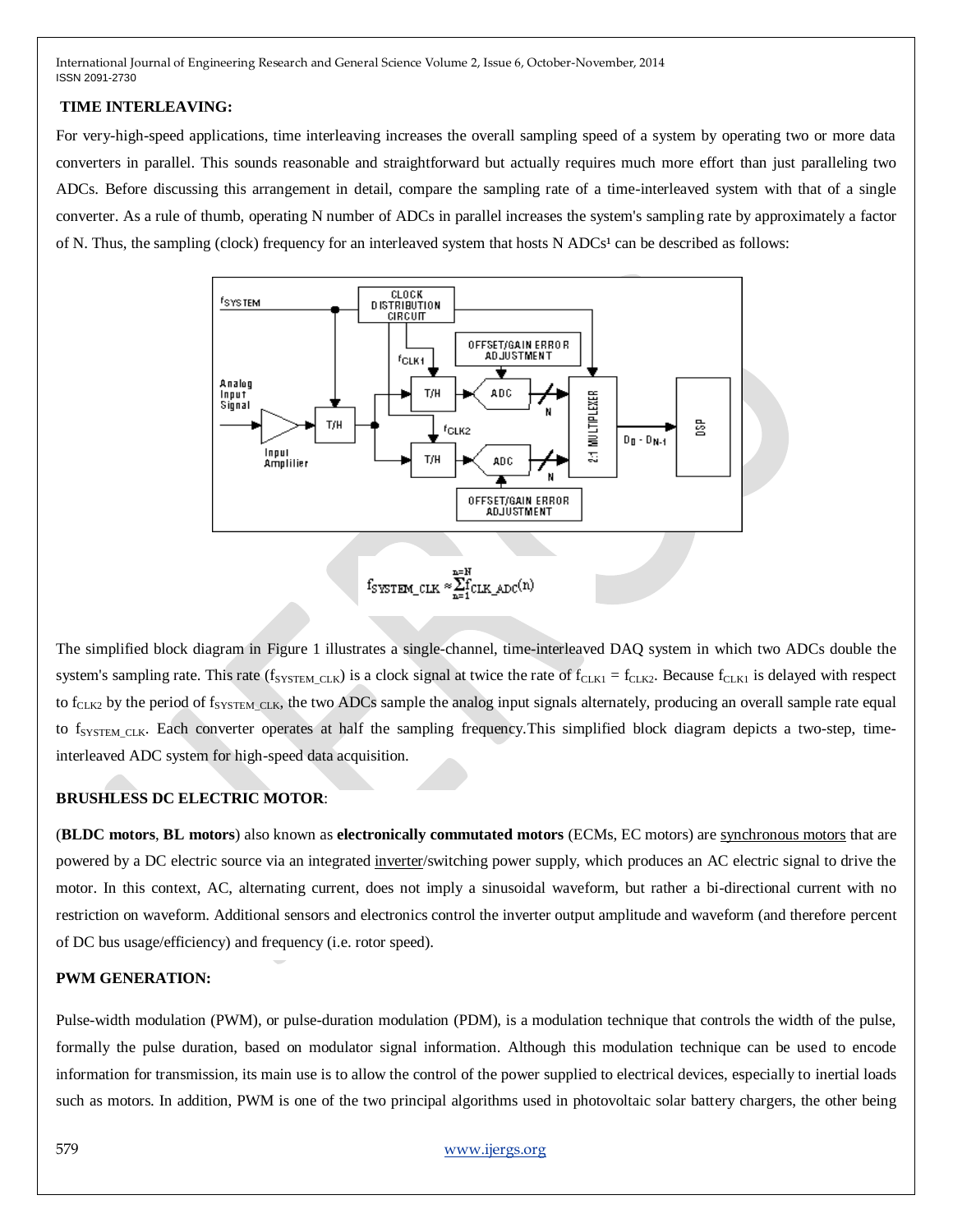MPPT.The average value of voltage (and current) fed to the load is controlled by turning the switch between supply and load on and off at a fast pace. The longer the switch is on compared to the off periods, the higher the power supplied to the load.

# **POWER FACTOR CORRECTION**:

PFC (power factor correction; also known as power factor controller) is a feature included in some computer and other power supply boxes that reduces the amount of [reactive power](http://searchcio-midmarket.techtarget.com/definition/reactive-power) generated by a computer. Reactive power operates at right angles to [true power](http://whatis.techtarget.com/definition/true-power) and energizes the [magnetic field.](http://searchcio-midmarket.techtarget.com/definition/magnetic-field) Reactive power has no real value for an electronic device, but electric companies charge for both true and reactive power resulting in unnecessary charges. PFC is a required feature for power supplies shipped to Europe.In power factor correction, the power factor (represented as "k") is the ratio of true power (kwatts) divided by reactive power (kvar). The power factor value is between 0.0 and 1.00. If the power factor is above 0.8, the device is using power efficiently. A standard power supply has a power factor of 0.70-0.75, and a power supply with PFC has a power factor of 0.95-0.99.Is there a way to correct this inefficient use of current? The answer is yes, by using power factor correction capacitors. These capacitors are wired in parallel with the load. They may be installed at the service entrance of the building or be dedicated to a specific device with a low power factor.PF correction capacitors are sized by the amount of KVAR they are able to correct. To determine proper sizing, the PF for the building or the device must be measured under normal operating conditions. A target PF such as 95 percent is selected.

## **REMAINING CONTENTS**





580 www.ijergs.org The performance of the proposed BLDC motor drive is simulated in MATLAB/Simulink environment using the Sim-Power-System toolbox. The performance evaluation of the proposed drive is categorized in terms of the performance of the BLDC motor and BL interleaved converter and the achieved power quality indices obtained at ac mains. The parameters associated with the BLDC motor such as speed (N), electromagnetic torque (*Te*), and stator current (*ia*) are analyzed for the proper functioning of the BLDC motor.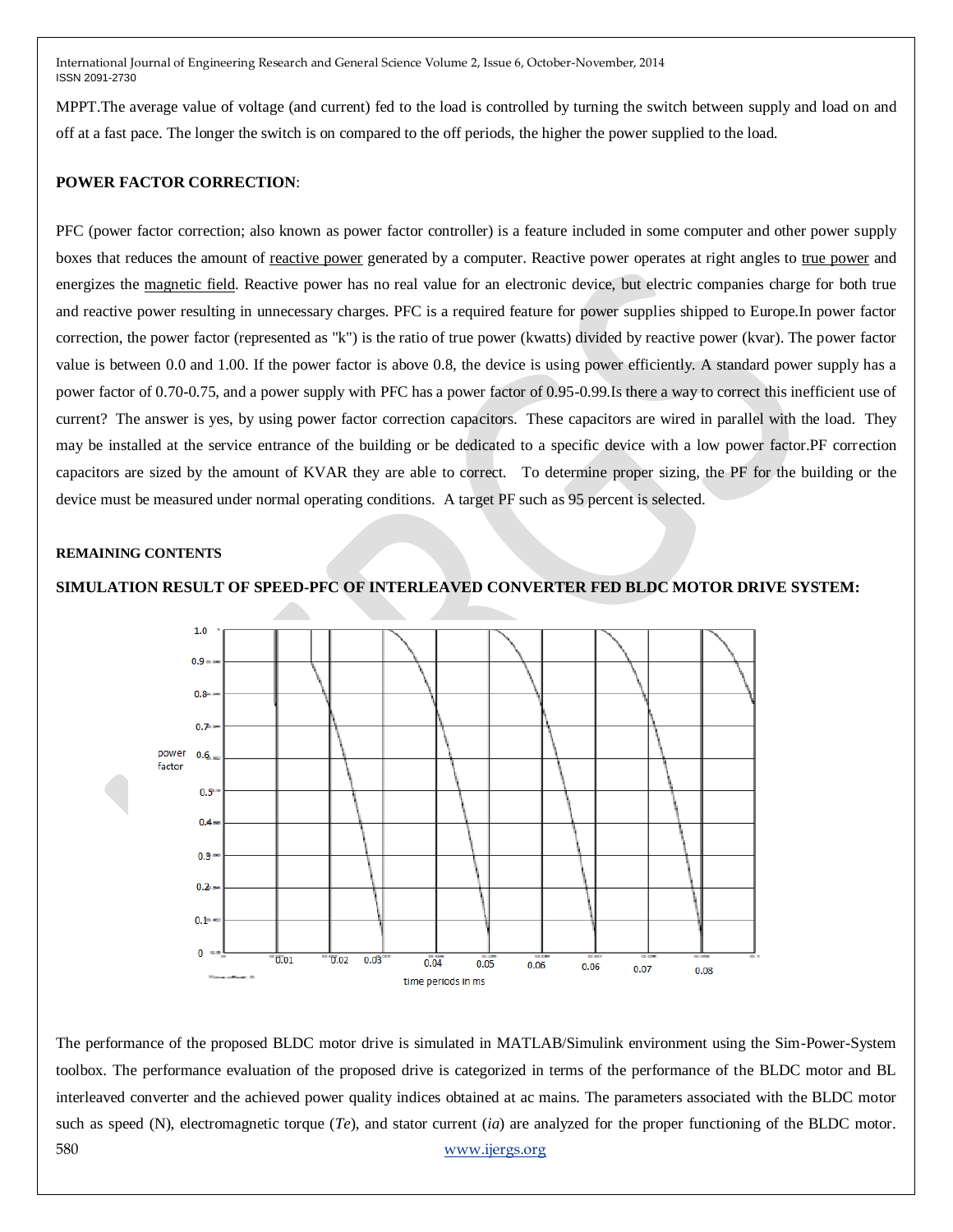Parameters such as supply voltage (*Vs*), supply current (*is*), dc link voltage (*V*dc), inductor's currents (*i*Li1*, i*Li2), switch voltages (*V*sw1*, V*sw2), and switch currents (*i*sw1*, i*sw2) of the PFC BL interleaved converter are evaluated to demonstrate its proper functioning.

Moreover, power quality indices such as power factor (PF), displacement power factor (DPF), crest factor (CF), and THD of supply current are analyzed for determining power quality at ac mains. *Steady-State Performance* The steady-state behaviour of theProposed BLDC motor drive for two cycles of supply voltage at rated condition (rated dc link voltage of 200 V) is the discontinuous inductor currents (*i*Li1 and *i*Li2) are obtained, confirming the DICM operation of the BL buck–boost converter. The performance of the proposed BLDC motor drive at speed control by varying dc link voltage from 50 to 200 V. The harmonic spectra of the supply current at rated and light load conditions, i.e., dc link voltages of 200 and 50 V, also shown in Fig. 7(a) and (b), respectively, which shows that the THD of supply current obtained is under the acceptable limits of IEC 61000-3-2.The dynamic behaviour of the proposed drive system during a starting at 50 V, step change in dc link voltage from 100 to 150 V, and supply voltage change from 270 to 170 Voltage.

#### **ACKNOWLEDGMENT**

If acknowledgement is there wishing thanks to the people who helped in work than it must come before the conclusion and must be same as other section like introduction and other sub section.

# **CONCLUSION**

A PFC interleaved converter-based VSI-fed BLDC motor drive has been proposed targeting low-power applications. A new method of speed control has been utilized by controlling the voltage at dc bus and operating the VSI at fundamental frequency for the electronic commutation of the BLDC motor for reducing the switching losses in VSI. The front-end BL interleaved converter has been operated in DICM for achieving an inherent power factor correction at ac mains. A satisfactory performance has been achieved for speed control and supply voltage variation with power quality indices within the acceptable limits of IEC 61000-3-2. Moreover, voltage and current stresses on the PFC switch have been evaluated for determining the practical application of the proposed scheme. Finally, an experimental prototype of the proposed drive has been develop to validate the performance of the proposed BLDC motor drive under speed control with improved power quality at ac mains. The proposed scheme has shown satisfactory performance, and it is a recommended solution applicable to low-power BLDC motor drives.

## **REFERENCES:**

- **1.** AN ADJUSTABLE-SPEED PFC BRIDGELESS BUCK–BOOST CONVERTER-FED BLDC MOTOR DRIVE, VASHISTBIST, *STUDENT MEMBER, IEEE, AND BHIMSINGH, FELLOW* APR-2014
- 2. J. Moreno, m. E. Ortuzar, and j. W. Dixon, "energy-management system for a hybrid electric vehicle, using ultracapacitors and neural networks," *ieee trans. Ind. Electron.*, vol. 53, no. 2, pp. 614–623, apr. 2006.
- 3. Y. Chen, C. Chiu, Y. Jhang, Z. Tang, and R. Liang, "A driver for the singlephase brushless dc fan motor with hybrid winding structure,‖ *IEEE Trans. Ind. Electron.*, vol. 60, no. 10, pp. 4369–4375, Oct. 2013.
- 4. X. Huang, A. Goodman, C. Gerada, Y. Fang, and Q. Lu, "A single sided matrix converter drive for a brushless dc motor in aerospace applications,‖ *IEEE Trans. Ind. Electron.*, vol. 59, no. 9, pp. 3542–3552, Sep. 2012.